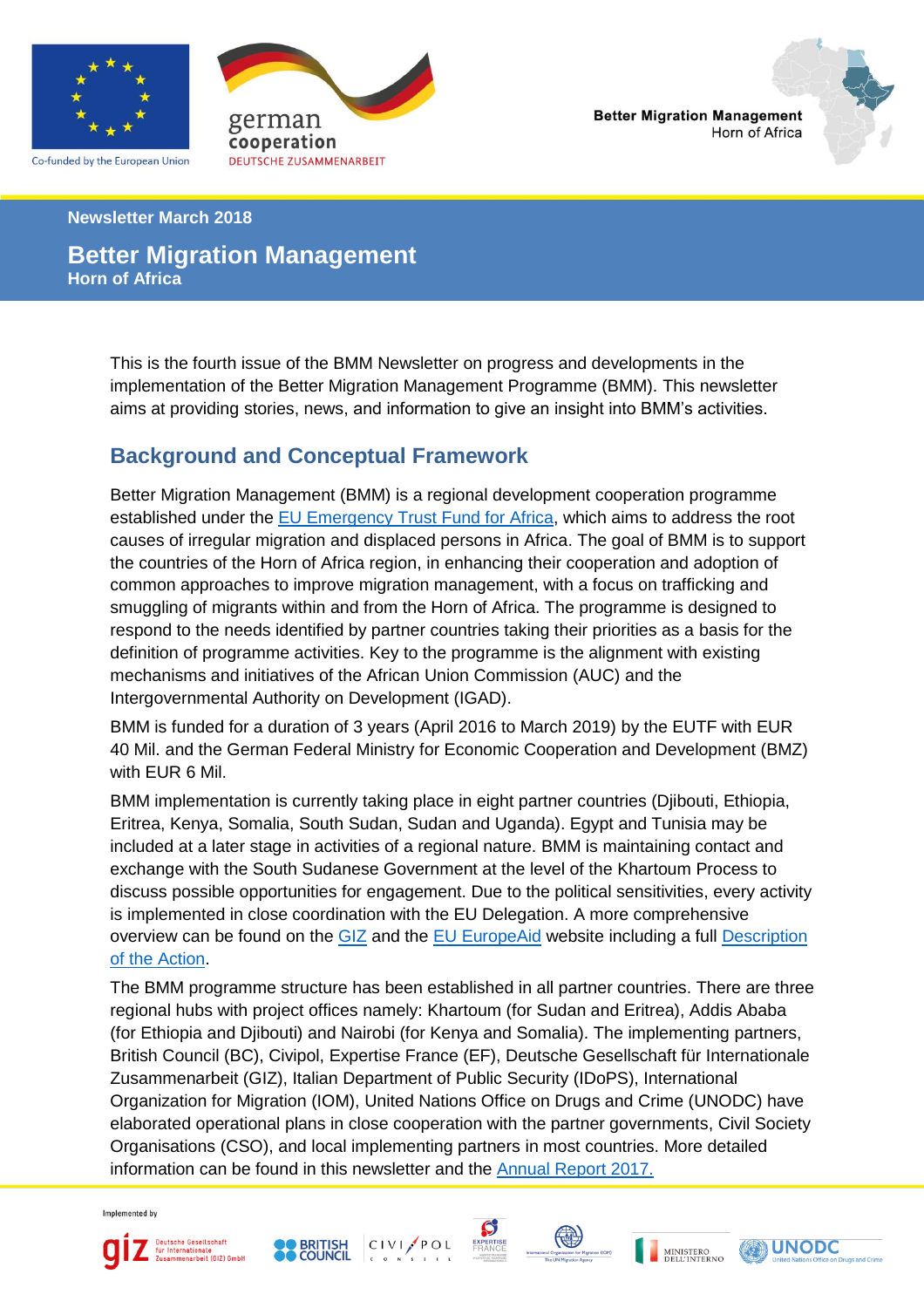

Co-funded by the European Union



**Better Migration Management** Horn of Africa

#### **Latest news**

### **Djibouti, Kenya, Sudan, and Somalia: International Migrants Day**

**'Making migrants voices heard' was one of the themes of the events organised by BMM on 18 December 2017. On the occasion of the UN International Migrants Day festivals, role plays, information fairs, film screenings, panel discussions, and a football match have taken place to highlight the human rights of migrants.**

'Today, the day allowed us to remind the people that migrants are human beings and that they are here for a legitimate and vital reason' Mohamed Aboulkader said during the BMM event in Tadjourah (**Djibouti**). The Vice-President of the Regional Council added that the increase of the migratory flow is often a burden for local communities. 'But I hope that our legendary hospitality will recover despite the difficulties.' In Tadjourah, 1,500 people watched the football match between a team of the local Technical High School against a team exclusively composed of recently arrived



1,500 people watched the football match in Tadjourah (Djibouti). Photo: Samatar Natalis/GIZ

migrants. Locals and migrants cheered together and started talking, thereby creating a better understanding of each other. In Djibouti (City) two movies on migration were screened at the Institut Français. These movies were part of the IOM Global Migration Film Festival 2017, which featured films from over 30 countries covering the promise and the challenges of migration. The films gave an insight into the fates of irregular migrants.

Fates were also the focus of an event in **Sudan**. When talking about migration, people usually think of men, but children are also highly affected. There are 185 children living in Shagarab Refugee Camp in Kassala, who either travelled alone, lost their parents or have been left behind. BMM hosted a festival where the minors could express themselves through songs, role-plays, drama and dancing. Some of them also advised other children on the risk of migration.

In Khartoum, female migrants and local female students celebrated at the Ahfad University for



Some children told the story of their journey in a puppet show. Photo: Wasil Engel/GIZ

women. The BMM event raised awareness of irregular migration and celebrated diversity with numerous cultural performances, such as a role-play, a movie screening from the IOM Global Film Festival 2017, and a debate about 'Irregular migration from Africa to Europe – is it worth the risk?'. This was attended by 400 people.

**– 1 –**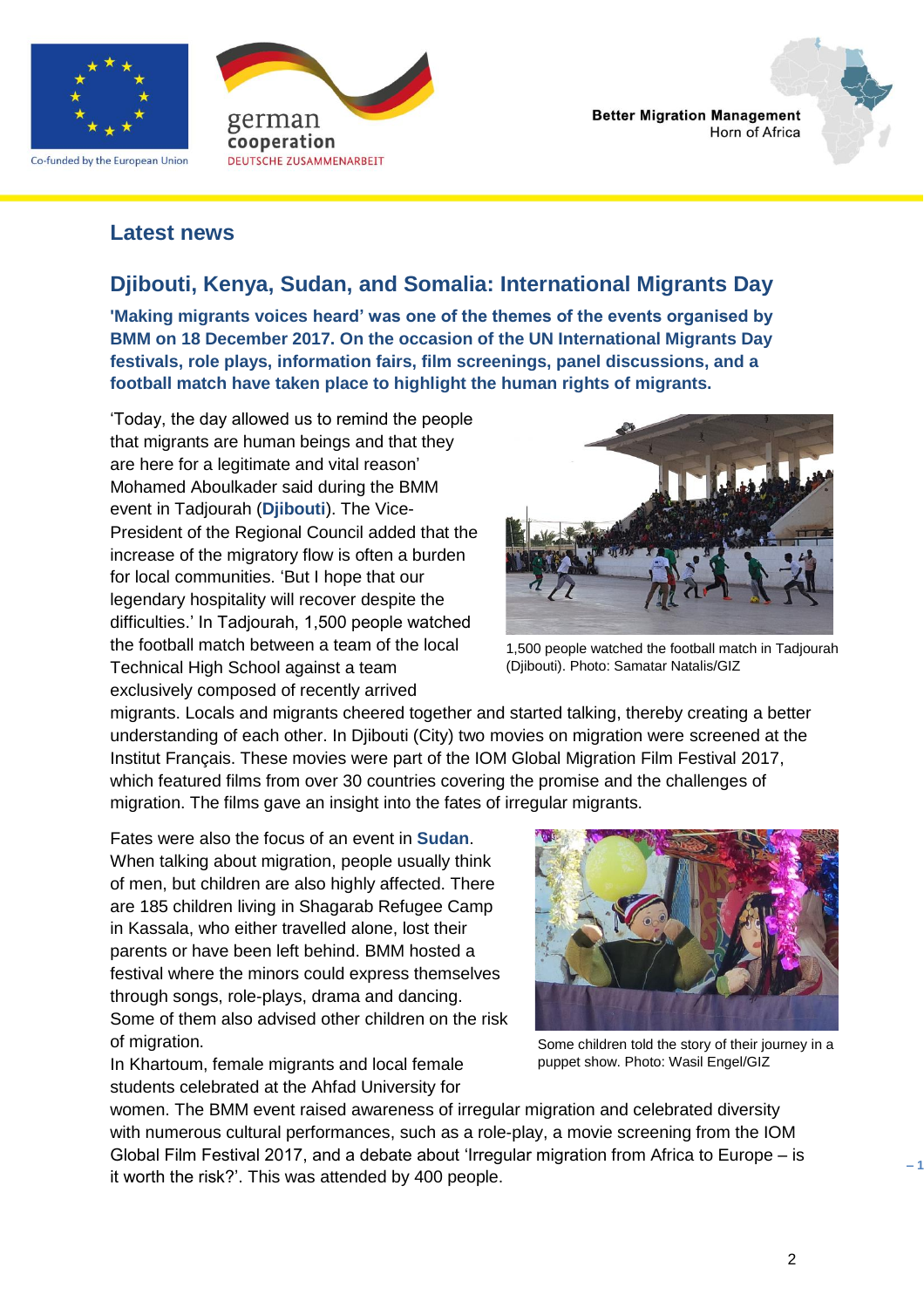

Co-funded by the European Union





Further BMM events appealed to young people to explore regular migration opportunities and obtaining legal work. In Hargeisa (**Somalia)**, local entrepreneurs shared information about local job opportunities. A representative from Somaliland's leading internet provider SomCable, as well as returned Somalilanders, and Chevening Scholarship recipients shared their success stories. Discussions on skills, culture, and business infrastructure in Somaliland captured the attention of the approximately 150 guests.



In Hargeisa (Somalia) migrants performed dances from their cultures. Photo: Mary-Sanyu Osire / UN Migration Agency (IOM) 2017

During a panel discussion in Nairobi, **Kenya**, young people shared their experiences in working or studying overseas. Representatives of the Department of Foreign Affairs and IOM gave their insight, while representatives from ten countries (e.g. Germany, Great Britain, Sweden, Turkey) and organisations (e.g. AISEC, British Council, DAAD, Erasmus) presented information and promotional material on job and study opportunities, to an audience of approximately 130 people. Additional information was provided in the brochure 'Jijenge, Connecting Kenyan Youth to Global Opportunities', produced by BMM, which is available online:

[\(http://pawa254.org/wp-content/uploads/2017/12/GIZ-BMM-International-Migrants-Day-](http://pawa254.org/wp-content/uploads/2017/12/GIZ-BMM-International-Migrants-Day-Brochure.pdf)[Brochure.pdf\)](http://pawa254.org/wp-content/uploads/2017/12/GIZ-BMM-International-Migrants-Day-Brochure.pdf)

# **Opening of the expanded Garowe Airport, Puntland State**

**The newly completed Garowe International Airport opened its doors on 8 January 2018 in the capital of Puntland state in Somalia. BMM supported the renovation efforts led by the Puntland authorities related to border management and immigration to meet international standards.**

Through training activities, which will commence in April 2018, BMM aims to increase the immigration and border management capacities of staff in data management, document examination, human rights, and interviewing techniques to uphold international standards in the sense of a secure and humane migration.

BMM will introduce IOM's Migration Information and Data Analysis System (MIDAS) at the airport to manage passenger information. This information is critical to a well-functioning border management, as it enables immigration authorities to analyse migration trends. This will improve services to facilitate the movement of people, to identify crime and also to support migrants. MIDAS is globally operational in over 19 countries.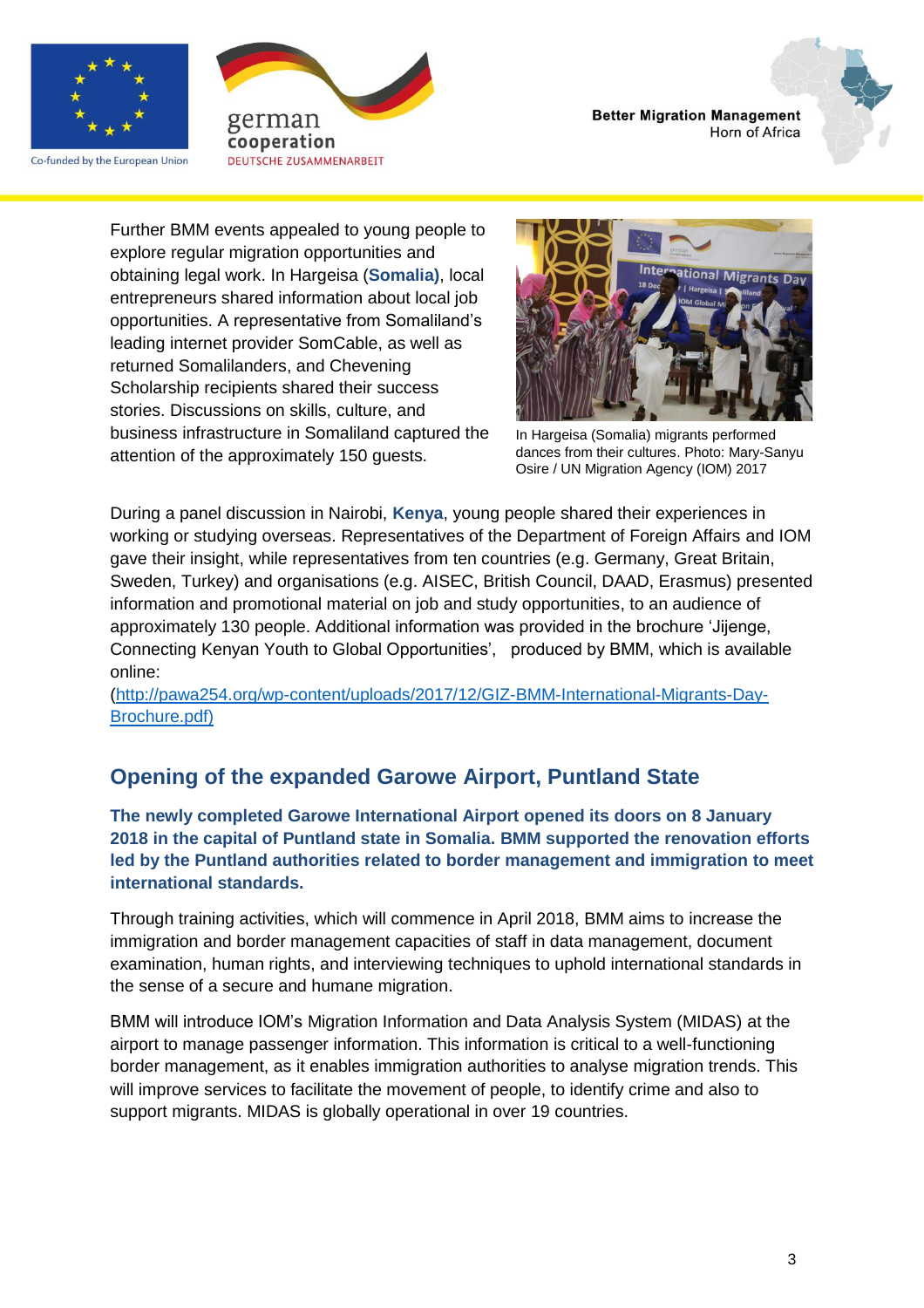

Co-funded by the European Union





### **Kenya: Flagship course on migration management**

**Kenya's government has made efforts to establish a national Migration Training Institute to improve both national and regional migration management. BMM supports the development of the curriculum for a post-graduate diploma course on migration studies, which will be introduced at the institute later in 2018.**

With the objective to strengthen the capacity of institutions and agencies responsible for migration and border management, BMM has supported the development of the course since 2017. The programme conducted a training needs-assessment as well as study tours for Kenyan immigration officers to the African Capacity Building Centre in Tanzania, the German Federal Office for Migration and Refugees and the Maastricht University in the Netherlands to exchange trends, ideas, challenges, and best practice in migration management and training.

Representatives from the Kenya School of Government, the Department of Immigration, University of Maastricht, BMM, and a number of subject-matter experts attended a curriculum development workshop on 12-16 February 2018. They adapted the curriculum provided by the University of Maastricht into the Kenyan and regional context.

Currently, there is little formal training for immigration officers beyond their induction training including a practical skills-based training specific to their particular position. The officers learn mostly on the job. As a result, many staff lack the strategic understanding of the complex migration environment and the emerging challenges associated with irregular migration and transnational crime, such as smuggling of migrants and the trafficking of human beings.

The post-graduate diploma course will start later in 2018 with a first intake of around 20 students. It will cover an introduction to migration studies, legal issues of migration, forced migration, irregular migration, diaspora and diaspora engagement, security and border management, research methods in migration, effects of migration in the origin and the destination country, data and information management, migration policy and governance, leadership for migration practitioners as well as a research project. The course will be open to officials from the Department of Immigration as well as other government officials from Kenya and other IGAD member states.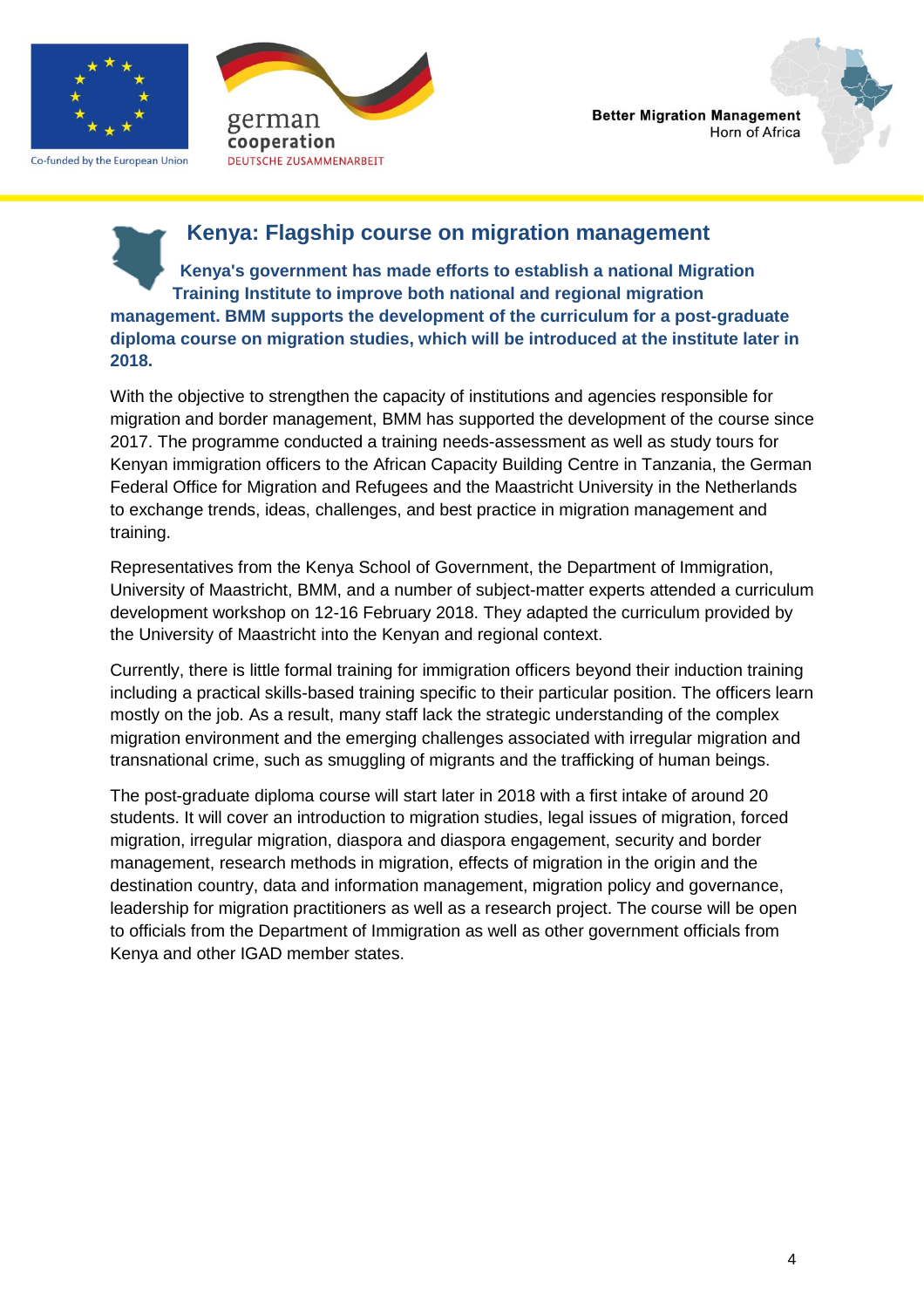

Co-funded by the European Union



**Better Migration Management** Horn of Africa



# **Djibouti: Help on wheels**

**In the City of Obock, the Ministry of Health of Djibouti launched a mobile patrol programme to assist migrants in all five regions of the country on 12 December 2017. The programme is part of BMM and will help to provide medical screenings and treatment for stranded migrants along the migratory route.**

Djibouti's Minister of the Interior, Hassan Omar Mohamed gave the opening address, 'Djibouti is a land of asylum and destination for many vulnerable migrants but also a country of bi-directional movements.' More than 300 migrants, mainly from the Horn of Africa, transit through Djibouti every day. These migrants continue to cross Djibouti to Yemen and other Gulf countries due to limited economic opportunities, instability and environmental degradation in their homeland. The Minister stressed that Djibouti is destined to preserve the dignity of everyone and to guarantee the same value to all, as human rights are indisputable and universal.

The mobile patrol operates twice a week. 'We cover the region from Obock to Dalay Af, and from Obock to Khor Angar' said Dr. Aden Warsama, a doctor at the Centre Medico Hospitalier in Obock and part of the patrol team. 'We assist migrants on the road by first giving them water because most of them suffering from dehydration.' Those who present serious or critical medical conditions are referred to a local hospital in the region where they will receive medical care. 'Beside the basic health support, the patrols also prevent any possible disease outbreak such as acute watery diarrhea and others, especially in a region like Obock, which is prone to these public health risks' Dr. Warsama added. Until mid-February 2018 the mobile unit has already assisted 16 migrants.

In Obock, migrants seeking assistance come to the Migration Response Centre (MRC) and are provided with food, water, and medical treatment. BMM has built a new clinic at the MRC, which was inaugurated on 18 March 2018.

# **Sudan**: **First stop** – **first aid**

**Especially irregular migrants face numerous challenges on their journey, often being dehydrated, bitten by scorpions or snakes, injured, infected or abused by smugglers or human traffickers. BMM aims to improve the assistance for these migrants at the borders in Sudan by supporting appropriate training for first responders.** 

Since the end of October 2017, more than one hundred officials from customs and immigration



In Dongola, the participants of the First Aid training exercised how to medicate wounds. Photo: Khaled Sirelkhatem/GIZ